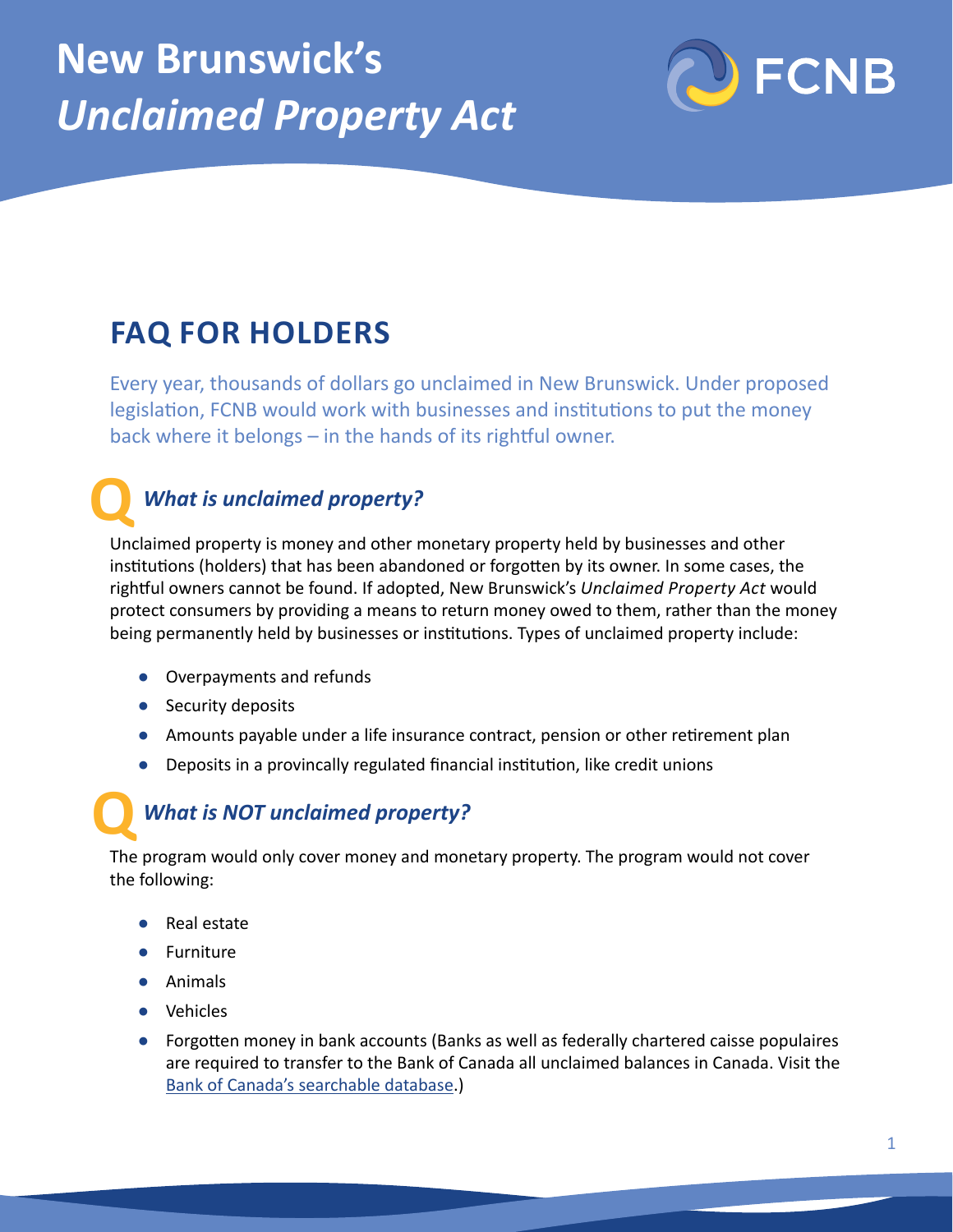### *When do money and monetary property become unclaimed?* **Q**

They would be considered abandoned or unclaimed when there has been no account activity on the asset(s) for at least three years; 10 years for credit union accounts.

### *What happens to unclaimed property?* **Q**

The Government of New Brunswick is proposing unclaimed property legislation to protect consumers who have lost track of their money or other monetary property. The law would require companies to attempt to locate the owners of this money and, if unsuccessful, turn forgotten funds over to FCNB's Unclaimed Property program. The program would hold funds and provide a searchable list of the information received on the property owners. The program would safeguard the forgotten funds. If a claimant's entitlement is verified, these funds would be paid to the claimant. Funds not claimed or not claimable will be used to administer the program and to fund consumer protection initiatives in New Brunswick.

## *Why will New Brunswick have an unclaimed property law?*

New Brunswick companies would benefit from a program that helps connect unclaimed property with its rightful owner. The program would: **Q**

- **●** Relieve the holders of the expense and liability of carrying the property.
- **●** Reduce a holder's record maintenance.
- **●** Eliminate a source of internal fraud.
- **●** Reunite owners with their money and promotes customer goodwill.
- **●** Provide the public with a centralized search location.

Three other provinces (Quebec, Alberta and British Columbia) and every state in the U.S. run similar programs, often referred to as "unclaimed property programs."